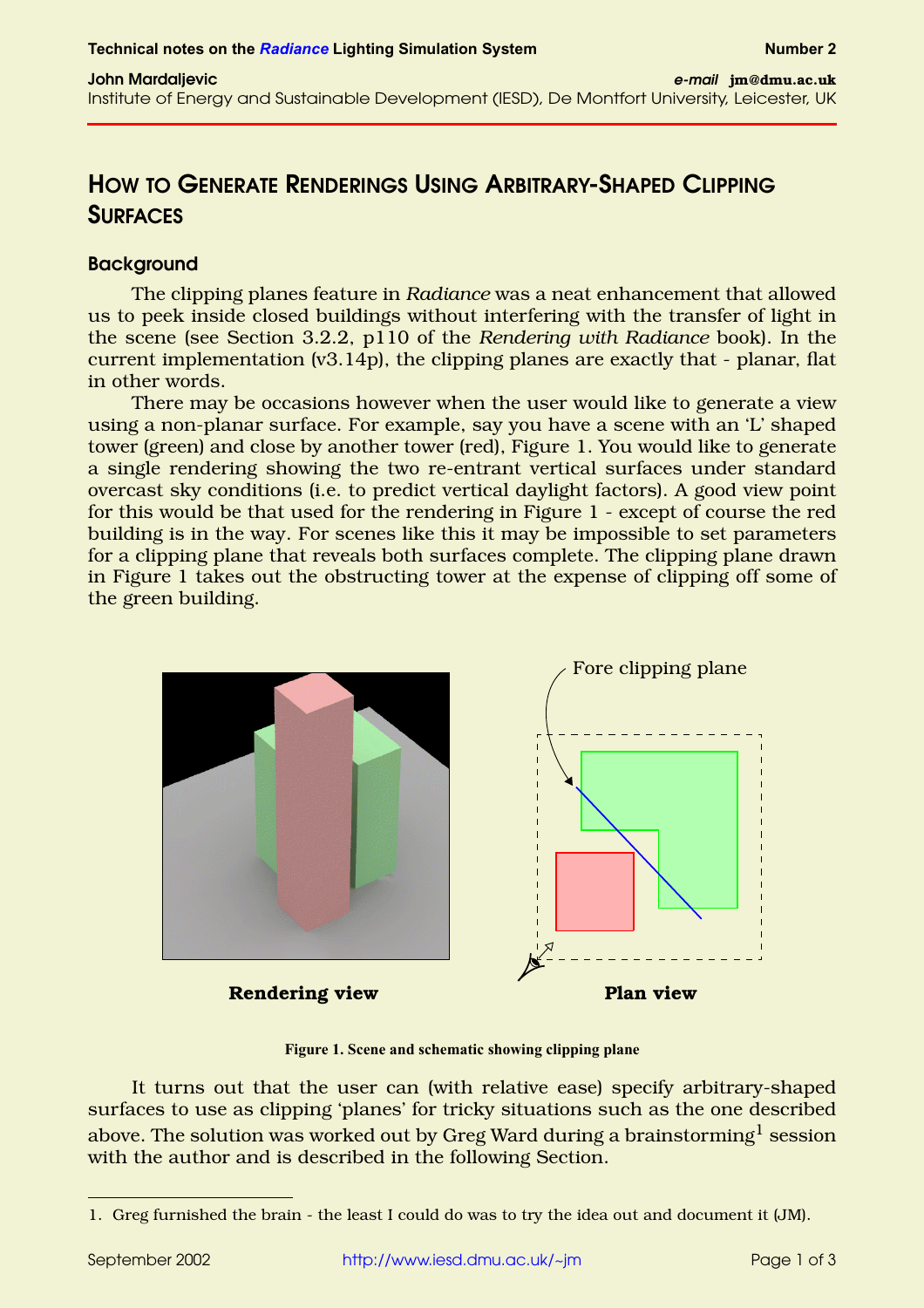# **A Neat Solution**

The trick is to use a combination of **vwrays** and **rtrace** to generate the rendering *instead* of **rpict**. No 'built-in' clipping plane is used - **rtrace** doesn't have one. Instead, any surface of any shape can be made to act as a clipping 'plane' by using it to *intersect* with and then *restart* rays that originate from the desired view point, [Figure 2](#page-1-0).



**Figure 2. Schematic of pipeline process and rendering of 'clipping box'**

<span id="page-1-0"></span>Although it sounds a little fussy from the description given above, the individual processes can be linked together in a command pipeline as follows:

```
vwrays -fd -vf v1.vf -x 1024 -y 1024 | rtrace -w -h -fd -opd octree1 \
| rtrace [ambient options] -fdc 'vwrays -d -vf v1.vf -x 1024 -y 1024' \
octree2 > clip.pic
```
The second instance of **vwrays** ensures that the correct pixel dimensions are used for images that are not square. For the scene in [Figure 1](#page-0-0) it was easy to generate a set of clipping surfaces using **genbox** and then transform the box so that vertical surfaces at one corner were between the red and green buildings. In fact, the clipping 'box' was made large enough so that - when in position - it encompassed the location of the desired view point [\(Figure 2\)](#page-1-0). Not strictly necessary for a box where superfluous surfaces can be removed, just lazy. Note the contents of the octrees:

- Octreel has the clipping box but does not contain the foreground (red) building. Ground plane and green building optional (actually the ground plane was included and acted as one of the clipping surfaces).
- **•** Octree2 contains the 'real' scene, i.e. red and green buildings, ground plane, sky etc., but it does not contain the clipping box.

#### **Results**

The rendering generated using the clipping box is shown in [Figure 3](#page-2-0). The distribution in daylight illumination across the re-entrant surfaces is now easy to see. In another example, say you have a room constructed using just one outside